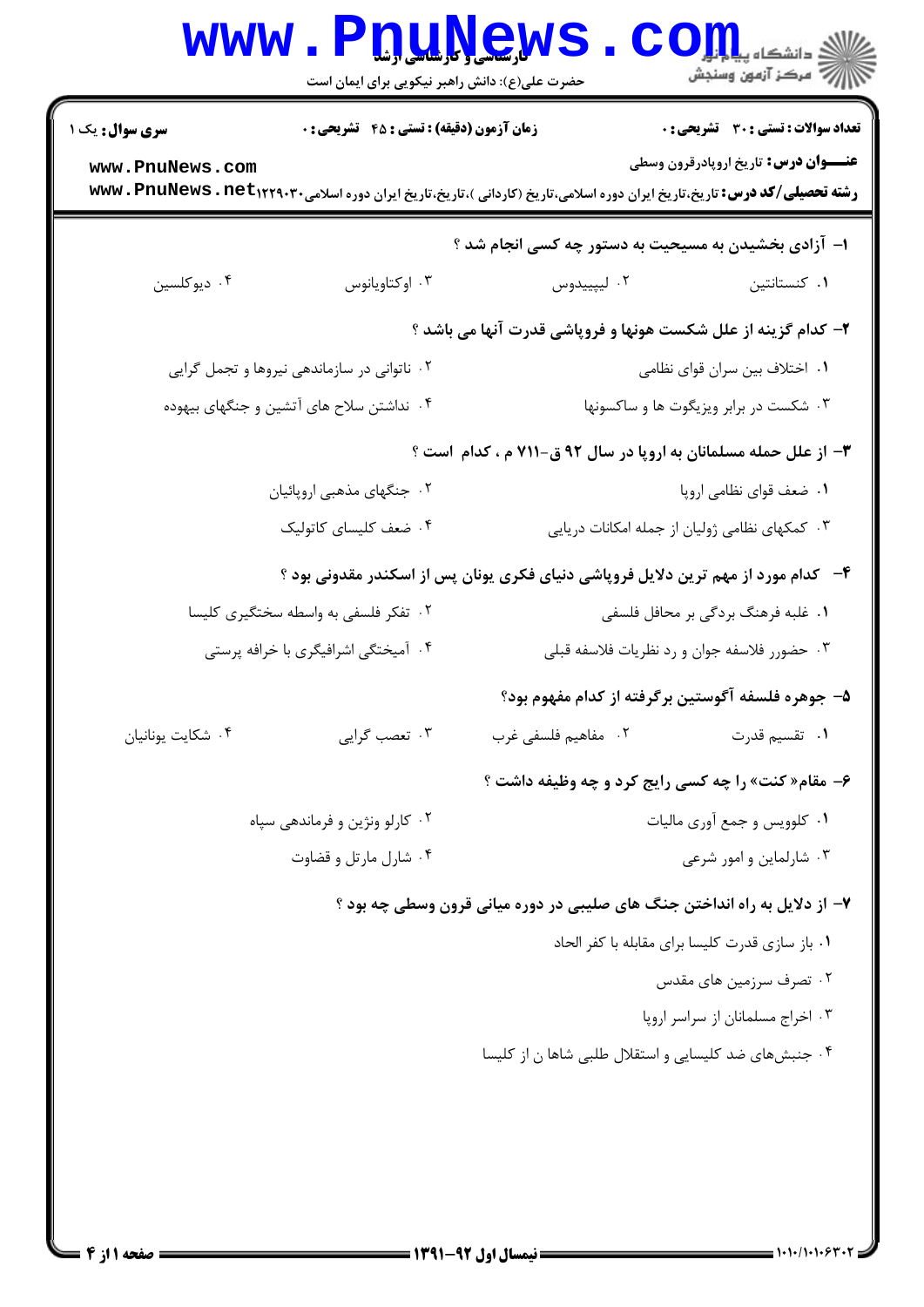## WWW.PnuNews.com حضرت علی(ع): دانش راهبر نیکویی برای ایمان است **تعداد سوالات : تستي : 30 ٪ تشريحي : 0 سری سوال : ۱ یک** زمان آزمون (دقيقه) : تستى : 45 گشريحى: 0 **عنـــوان درس:** تاریخ اروپادرقرون وسطی www.PnuNews.com **رشته تحصیلی/کد درس:** تاریخ،تاریخ ایران دوره اسلامی،تاریخ (کاردانی )،تاریخ،تاریخ ایران دوره اسلامی۲۲۹۰۳۰- www . PnuNews . net ۸- دلایل شکل گیری امپراتوری مقدس رم - ژرمن چه بود ؟ ۰۱ دوستی صمیمانه بین پاپ و امیراتوری شارلماین ۰۲ اتحاد مسحیت شرق و غرب ۰۳ خدمات شارلماین در سرکوب دشمنان و رعایت حریم کلیسا ۰۴ دشمنی بیش از حد فاطمیون مصر با کلیسا و سرداران اروپا ۹- کدام یک از نتایج مهم دوره امپراتوری شارلماین است ؟ ۰۱ وحدت ملي در اروپا ۰۲ تقويت موقعيت كليسا ۰۴ استقرار نظام فئوداليسم ۰۳ غیر موروثی شدن امیراتوری ∙ا− كدام گزينه تفاوت عمده رنسانس قرن دوازدهم با رنسانس قرن پانزدهم مىباشد ؟ ٠١. رنسانس قرن دوازدهم بيشتر جنبه ادبي – هنري داشت. ۰۲ رنسانس قرن دوازدهم بار فلسفی - علمی داشت. ۰۳ در قرن پانزدهم رنسانس کارونژین شکوفا شد. ۰۴ در رنسانس قرن پانزدهم فلسفه اسلامی از اهمیت بالایی برخوردار بود. 11- «دوئل»،یکی از روشهای دادرسی در قرون وسطی درکدام دادگاه حقوقی انجام می پذیرفت؟ ۲. دادگاه الهي ۰۴ دادگاه فئودالی ۰۳ دادگاه شاهی ۰۱ دادگاه نظامی 1۲- كدام واقعه به «توبه كانوسا» معروف است؟ ۰۱ عذرخواهی هانری پنجم از کلیسای کاتولیک به واسطه خشونتش ۲. توبه امیراتوری شارلمانی از کشتار فئودال ها ۰۳ اظهار ندامت هانری چهارم امیراتور آلمان از پاپ گریگوار هفتم ۰۴ توبه شوالیه ها از سختگیری های مذهبی و بازگشت به صلح ۱۳– اصولا جنگهای صلیبی به چه علتی بوجود آمد؟ ٠١. به جهت تصرف سرزمين هاي. بيت المقدس ٢. نظريات فلسفى دردو تمدن اسلام و مسيحيت ۰۳ در اختیار بودن کانونهای قدرت روم،ب پزانس و اورشلیم در دست مسلمانان ۰۴ علاقه اروپاییان به ثروت مسلمانان و توسعه طلبی مسلمانان اندلس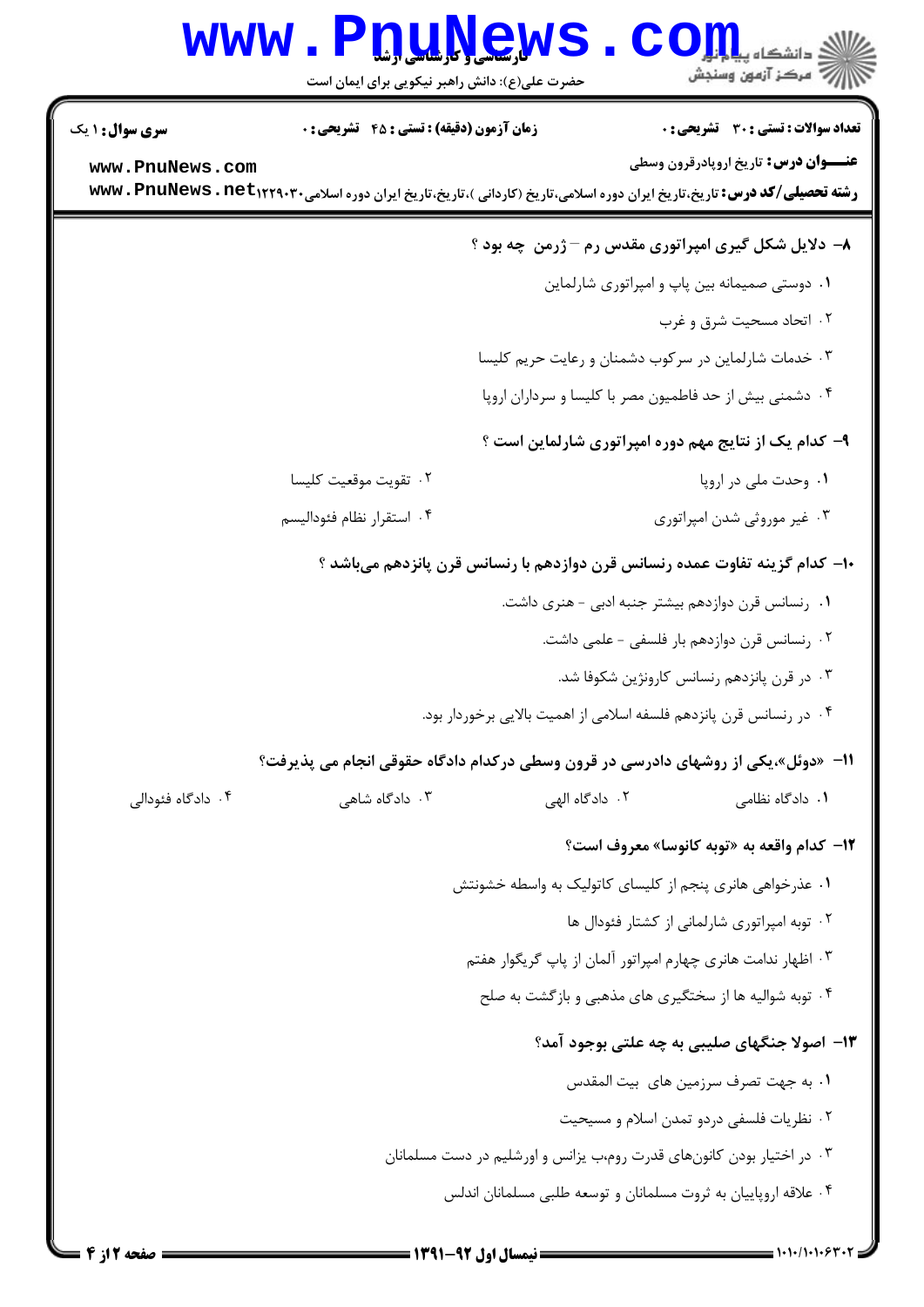| <b>WWW</b>                                                                  | <b>T.I. U.I.Y.G.W</b><br>حضرت علی(ع): دانش راهبر نیکویی برای ایمان است |                                                                                                                         | د دانشگاه پ <b>یا ب<sup>ا</sup>م ت<mark>و</mark>ر</b><br>رِ آزمون وسنڊش |  |  |
|-----------------------------------------------------------------------------|------------------------------------------------------------------------|-------------------------------------------------------------------------------------------------------------------------|-------------------------------------------------------------------------|--|--|
| <b>سری سوال : ۱ یک</b>                                                      | <b>زمان آزمون (دقیقه) : تستی : 45 تشریحی : 0</b>                       |                                                                                                                         | <b>تعداد سوالات : تستي : 30 ٪ تشريحي : 0</b>                            |  |  |
| www.PnuNews.com                                                             |                                                                        | <b>رشته تحصیلی/کد درس:</b> تاریخ،تاریخ ایران دوره اسلامی،تاریخ (کاردانی )،تاریخ،تاریخ ایران دوره اسلامی۲۲۹۰۳۰+۱۲۲۹۲ Www | <b>عنـــوان درس:</b> تاریخ اروپادرقرون وسطی                             |  |  |
|                                                                             |                                                                        | ۱۴– کدام عامل سبب تحریک مذهبی مسیحیان علیه مسلمانان درشروع جنگهای صلیبی بود؟                                            |                                                                         |  |  |
|                                                                             | ٠١ اسارت امپراتور در جنگ ملازگرد<br>۰۲ حضور خلفای فاطمی در جنگ         |                                                                                                                         |                                                                         |  |  |
| ۰۴ اتحاد فاطميان با عباسيان                                                 |                                                                        |                                                                                                                         | ۰۳ ایجاد رعب و وحشت اسماعیلیان                                          |  |  |
|                                                                             |                                                                        |                                                                                                                         | 1۵– کدام گزینه از نتایج جنگهای صلیبی است؟                               |  |  |
|                                                                             |                                                                        | ٠١. فتح اورشليم به دست صليبيون و زوال دستگاه پاپ                                                                        |                                                                         |  |  |
|                                                                             |                                                                        | ۰۲ شکست مسلمانان و فروپاشی دستگاه خلافت عباسی                                                                           |                                                                         |  |  |
|                                                                             |                                                                        |                                                                                                                         | ۰۳ زوال فئوداليسم و عدم رشد بورژوازي                                    |  |  |
| ۰۴ تاثیر تمدن اسلامی در اروپا و سقوط بیزانس توسط ترکان عثمانی               |                                                                        |                                                                                                                         |                                                                         |  |  |
| ۱۶- به نظربرخی مورخین اروپایی،کدام عامل سبب زوال تمدن امپراتوری رم غربی شد؟ |                                                                        |                                                                                                                         |                                                                         |  |  |
|                                                                             | ۰۲ هجوم اقوام خارجي به اروپا                                           |                                                                                                                         | ۰۱ کاهش امنیت بازرگانی و فعالیتهای صنعتی                                |  |  |
| ۰۴ افول تمدن« وسطى» در قرن دوازدهم                                          |                                                                        | ۰۳ اعطای خودمختاری به شهرها                                                                                             |                                                                         |  |  |
|                                                                             | ۱۷- جنگهای صد ساله میان انگلیس و فرانسه،بر سر چه مسئله ای بود؟         |                                                                                                                         |                                                                         |  |  |
| ۰۲ چراگاههای بزرگ برای پرورش گوسفند                                         |                                                                        | ٠١ تسلط بر منطقه ثروتمند فلاندر                                                                                         |                                                                         |  |  |
| ۰۴ انتقال پایتخت پاپ از شهر رم به فرانسه                                    |                                                                        | ۰۳ شورشهای شهری و روستایی در انگلیس                                                                                     |                                                                         |  |  |
|                                                                             |                                                                        |                                                                                                                         | 18- « بورژوا» به کدام طبقه گفته می شود؟                                 |  |  |
| ۰۴ نمایندگان دربار                                                          | ۰۳ ثروتمندان شهری                                                      | ۰۲ اشراف دیندار                                                                                                         | ۰۱ فئوداليسم                                                            |  |  |
|                                                                             | ۱۹- ژان سانتر،براساس کدام فرمان کلیه اختیارات پادشاهی را واگذار کرد؟   |                                                                                                                         |                                                                         |  |  |
| ۰۴ فرمان بورژوا                                                             | ۰۳ فرمان پارلمان                                                       | ۰۲ فرمان آکسفورد                                                                                                        | ۰۱ منشور کبیر                                                           |  |  |
|                                                                             |                                                                        |                                                                                                                         | ۲۰- عصر رکونکیست به چه دوره ای اطلاق می شود؟                            |  |  |
| ٠٢ عصر پاياني تسلط فئوداليسم در اروپا                                       |                                                                        | ۰۱ دوران رکود و کساد اقتصادی اروپا                                                                                      |                                                                         |  |  |
| ۰۴ عصر جنبشهای دهقانی منظم در فرانسه                                        |                                                                        |                                                                                                                         | ٠٣ دوران كسب استقلال وتاسيس اسپانيا                                     |  |  |
|                                                                             |                                                                        | <b>۲۱</b> - رهبری قیام چومبی ها در فلورانس، برعهده چه کسی بود؟                                                          |                                                                         |  |  |
| ۰۴ تت لوی                                                                   | ۰۳ کرنی                                                                | ٢. ميكائيل لاندو                                                                                                        | ٠١. كامپانلا                                                            |  |  |
|                                                                             |                                                                        |                                                                                                                         |                                                                         |  |  |